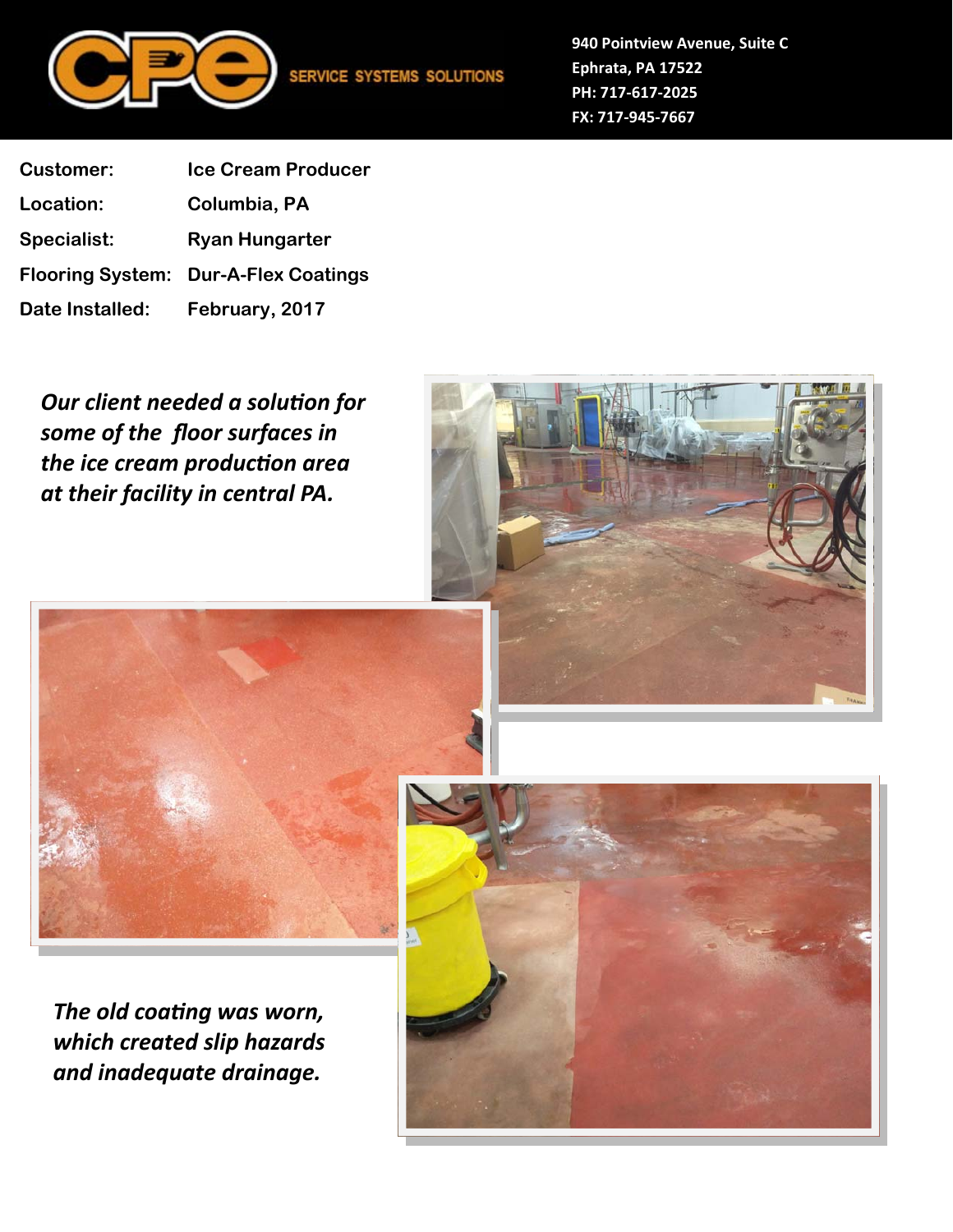

**940 Pointview Avenue, Suite C Ephrata, PA 17522 PH: 717‐617‐2025 FX: 717‐945‐7667**

*Surface preparaƟon is key to ensuring an excellent finished result, and CPE doesn't cut corners.* 





CPE installed Dur-A-Flex Poly-Crete MDP 1/4" system with an anti-microbial additive, top-coated with Dur-A-Flex *Poly‐Crete CF on some floor surfaces and Dur‐A‐Flex U‐Crete HPQ 1/4" system, top‐coated with a Dur‐A‐Flex chem‐ ically resistant urethane on the remaining floor surfaces.*